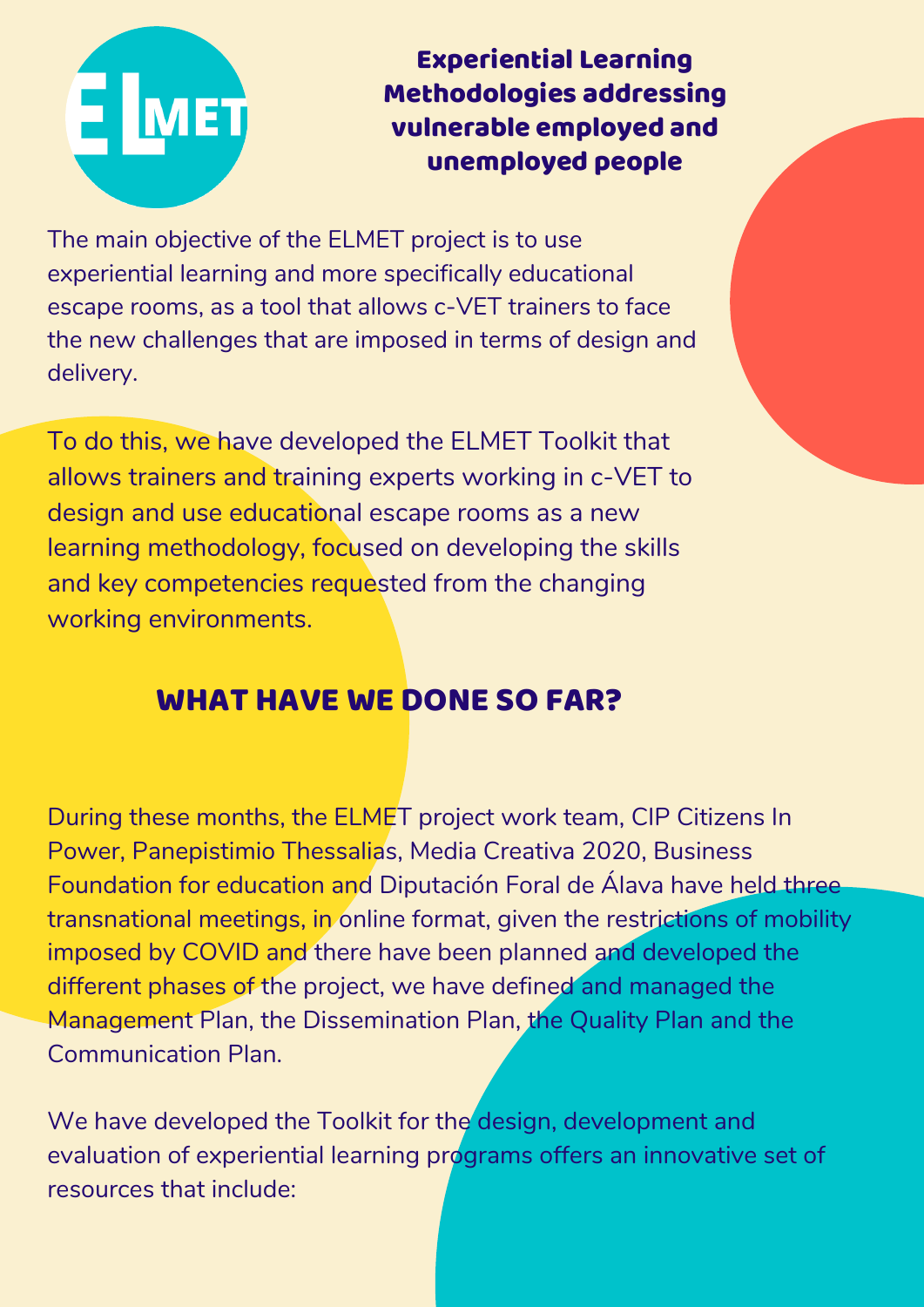- A training course on the design of escape rooms: specific for the continuous training field.

- A guide to support each of the stages that comprise this learning methodology: design, implementation, facilitation and evaluation.

- A guide to support the creation of 100% digital-based escape-rooms.

- 3 ready to use escape rooms in offline version and 3 ready-to-use escape rooms in online version, focusing on the 3 main transversal topics identified among the needs of active workers or unemployed people (i.e. new digital working environments, green transversal skills, 21th century soft-skills (creative and critical thinking, effective communication, teamwork and collaboration in intercultural environments).



We have also our website www.elmetproject.eu and our social networks Facebook (Elmet) and Instagram (Elmetproject) to which of course we invite you to join us to get to know all the news of the project.

## **Toolkit** ELMET TOOLKIT for the design, delivery and evaluation of experiential learning programmes will offer a complete set of ready-to-use resources, including:



**Access to the Toolkit**